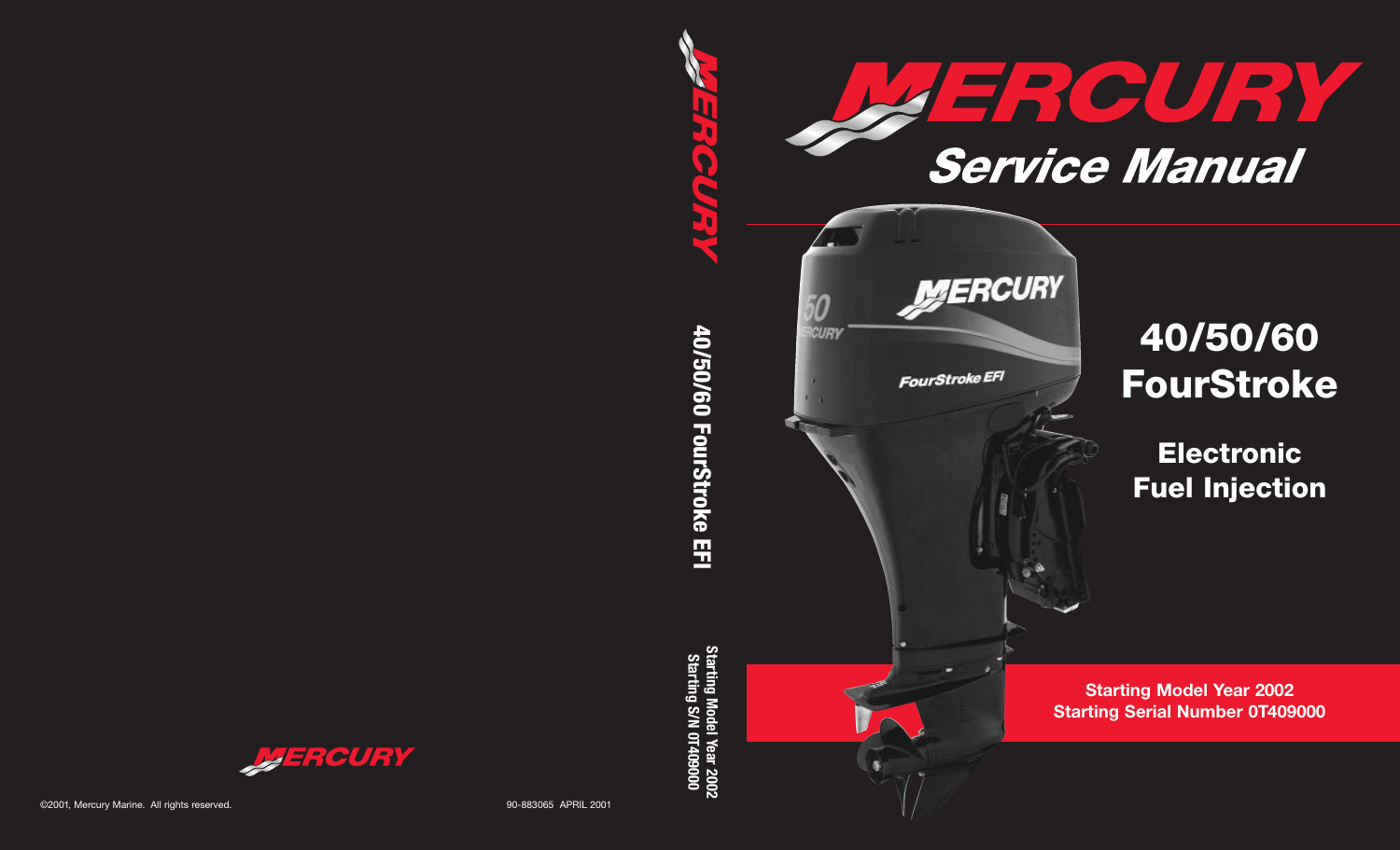

Throughout this publication, "Dangers", "Warnings" and "Cautions" (accompanied by the International HAZARD Symbol  $\triangle$  ) are used to alert the mechanic to special instructions concerning a particular service or operation that may be hazardous if performed incorrectly or carelessly. **OBSERVE THEM CAREFULLY!**

These "Safety Alerts" alone cannot eliminate the hazards that they signal. Strict compliance to these special instructions when performing the service, plus "Common Sense" operation, are major accident prevention measures.

#### **DANGER**

**DANGER - Immediate hazards which WILL result in severe personal injury or death.**

### **WARNING**

**WARNING - Hazards or unsafe practices which COULD result in severe personal injury or death.**

## **A CAUTION**

**Hazards or unsafe practices which could result in minor personal injury or product or property damage.**

## **Notice to Users of This Manual**

This service manual has been written and published by the Service Department of Mercury Marine to aid our dealers' mechanics and company service personnel when servicing the products described herein.

It is assumed that these personnel are familiar with the servicing procedures of these products, or like or similar products manufactured and marketed by Mercury Marine, that they have been trained in the recommended servicing procedures of these products which includes the use of mechanics' common hand tools and the special Mercury Marine or recommended tools from other suppliers.

We could not possibly know of and advise the service trade of all conceivable procedures by which a service might be performed and of the possible hazards and/or results of each method. We have not undertaken any such wide evaluation. Therefore, anyone who uses a service procedure and/or tool, which is not recommended by the manufacturer, first must completely satisfy himself that neither his nor the products safety will be endangered by the service procedure selected.

All information, illustrations and specifications contained in this manual are based on the latest product information available at the time of publication. As required, revisions to this manual will be sent to all dealers contracted by us to sell and/or service these products.

It should be kept in mind, while working on the product, that the electrical system and ignition system are capable of violent and damaging short circuits or severe electrical shocks. When performing any work where electrical terminals could possibly be grounded or touched by the mechanic, the battery cables should be disconnected at the battery.

Any time the intake or exhaust openings are exposed during service they should be covered to protect against accidental entrance of foreign material which could enter the cylinders and cause extensive internal damage when the engine is started.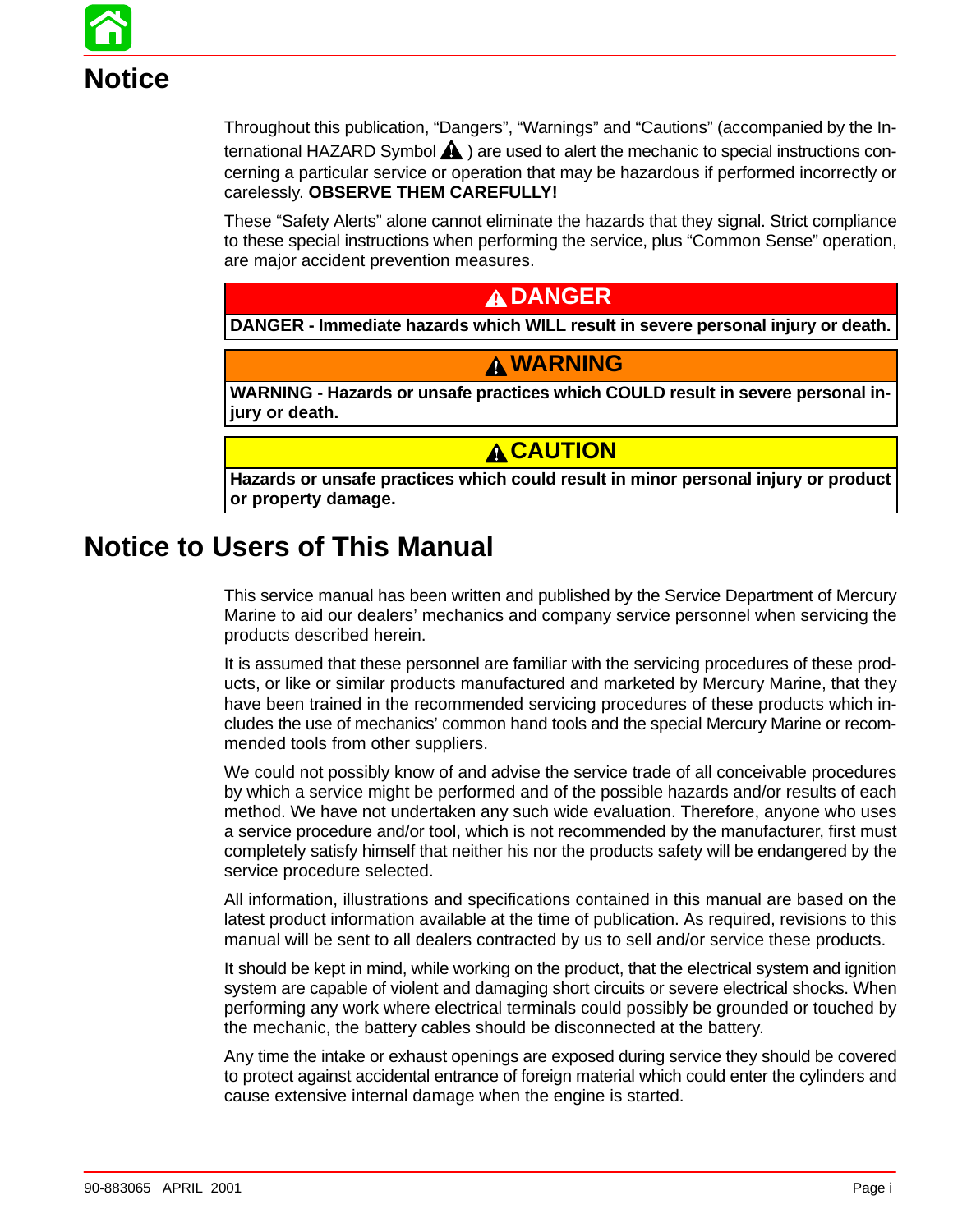

It is important to note, during any maintenance procedure replacement fasteners must have the same measurements and strength as those removed. Numbers on the heads of the metric bolts and on the surfaces of metric nuts indicate their strength. American bolts use radial lines for this purpose, while most American nuts do not have strength markings. Mismatched or incorrect fasteners can result in damage or malfunction, or possibly personal injury. Therefore, fasteners removed should be saved for reuse in the same locations whenever possible. Where the fasteners are not satisfactory for re-use, care should be taken to select a replacement that matches the original.

# **Cleanliness and Care of Outboard Motor**

A marine power product is a combination of many machined, honed, polished and lapped surfaces with tolerances that are measured in the ten thousands of an inch/mm. When any product component is serviced, care and cleanliness are important. Throughout this manual, it should be understood that proper cleaning, and protection of machined surfaces and friction areas is a part of the repair procedure. This is considered standard shop practice even if not specifically stated.

Whenever components are removed for service, they should be retained in order. At the time of installation, they should be installed in the same locations and with the same mating surfaces as when removed.

Personnel should not work on or under an outboard which is suspended. Outboards should be attached to work stands, or lowered to ground as soon as possible.

We reserve the right to make changes to this manual without prior notification.

Refer to dealer service bulletins for other pertinent information concerning the products described in this manual.